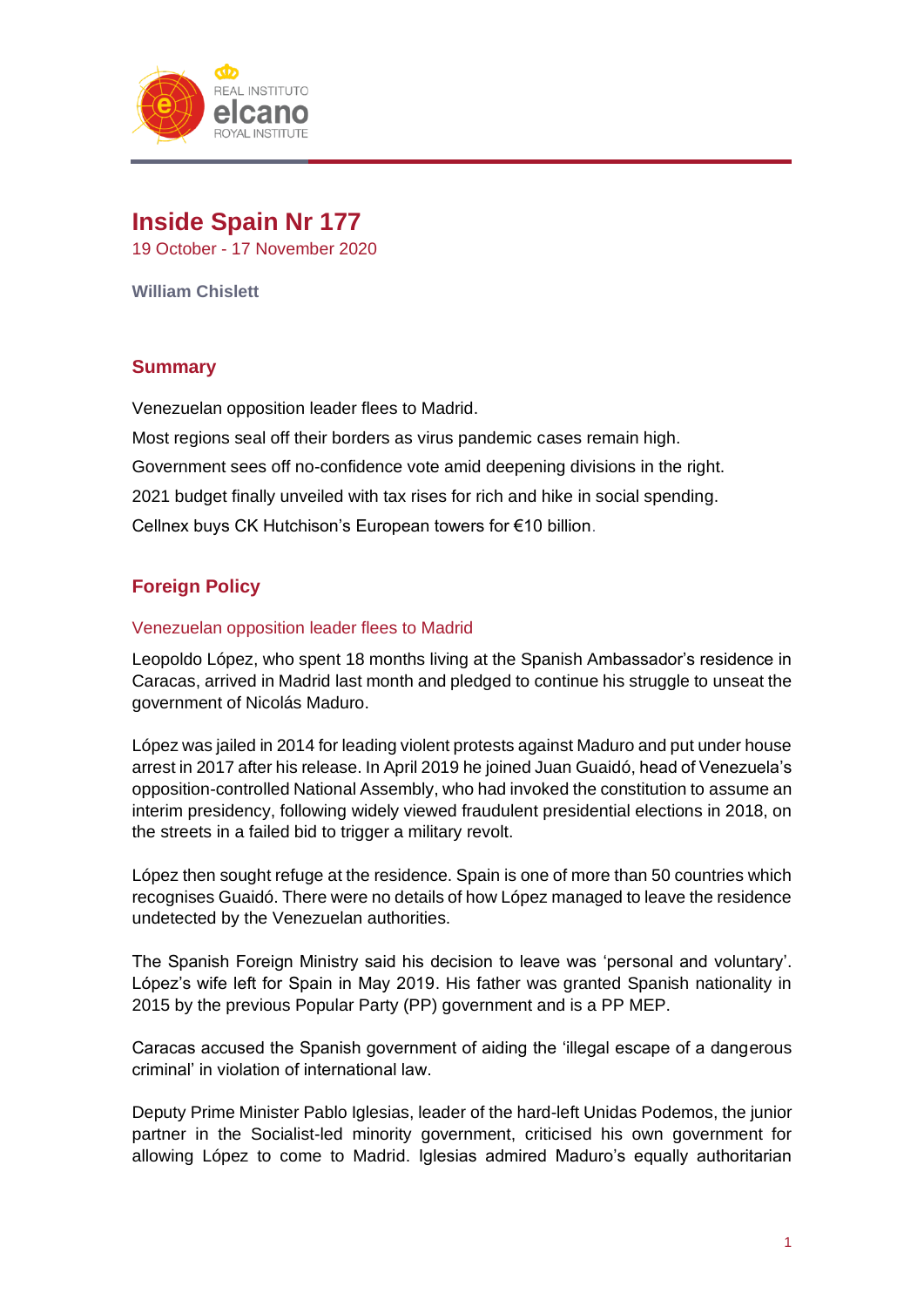predecessor, Hugo Chavez, who died in 2013. His party, Podemos, reportedly received funds from Venezuela.

Iglesias called for dialogue with Caracas, praising the efforts of Spain's former Socialist Prime Minister, José Luis Rodríguez Zapatero. His frequent visits to Venezuela have achieved nothing; the opposition regards him as not being neutral.

The Spanish government downgraded its diplomatic relations with Venezuela last month by replacing the outgoing Ambassador, Jesús Silva, with a chargé d'affaires and not a new ambassador.

# **Domestic scene**

# Most regions seal off their borders as virus pandemic cases remain high

Citizens in 12 of Spain's 17 regions are banned from travelling to another region unless they have a valid reason in a desperate attempt to reduce the still high 14-day cumulative number of COVID-19 cases of 470 per 100,000.

The total number of cases stood at almost 1.5 million on 16 November, the sixth highest in the world, and deaths at 41,253 (see Figure 1). Some regions such as Andalucía, Murcia and Asturias have reported more deaths a day than in the first wave. Including 'excess deaths' –the difference between the observed numbers of deaths in specific time periods and expected numbers of deaths in the same time periods– the total number of fatalities is 64,709.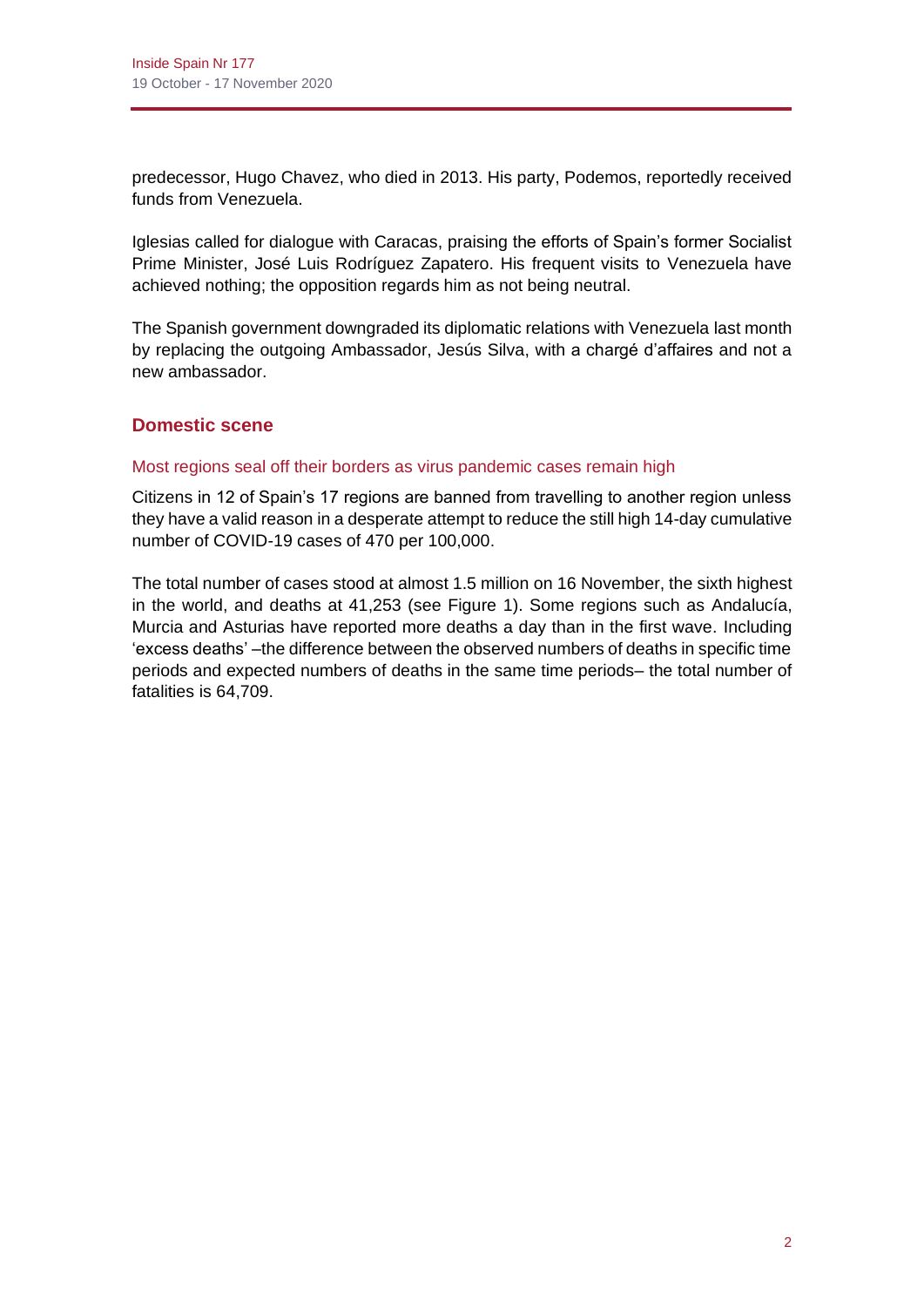|                         | Notified cases (PCR<br>test) | Cases per 100,000 people<br>in past 14 days | Deaths |
|-------------------------|------------------------------|---------------------------------------------|--------|
| Andalucía               | 200,550                      | 547                                         | 3,264  |
| Aragón                  | 68,814                       | 733                                         | 2,039  |
| Asturias                | 19,136                       | 629                                         | 732    |
| <b>Balearic Islands</b> | 21,988                       | 244                                         | 391    |
| <b>Basque Country</b>   | 87,101                       | 758                                         | 2.245  |
| Canary Islands          | 19,360                       | 81                                          | 312    |
| Cantabria               | 13,235                       | 523                                         | 279    |
| Castilla y León         | 108,777                      | 792                                         | 4,122  |
| Castilla-La<br>Mancha   | 77,866                       | 466                                         | 3,574  |
| Catalonia               | 283,937                      | 530                                         | 7,382  |
| Extremadura             | 26,066                       | 468                                         | 838    |
| Galicia                 | 43,714                       | 296                                         | 1,084  |
| Madrid                  | 333,215                      | 311                                         | 11,082 |
| Murcia                  | 49,720                       | 678                                         | 486    |
| Navarre                 | 37,870                       | 591                                         | 800    |
| La Rioja                | 15,305                       | 736                                         | 516    |
| Valencia                | 84,029                       | 284                                         | 2,028  |
| Spain (2)               | 1,496,864                    | 470                                         | 41,253 |

# **Figure 1. Coronavirus (COVID-19) cases by region (1)**

(1) Figures at 16/XI/2020.

(2) Including the North African enclaves of Ceuta and Melilla.

Source: Health Ministry.

The regions are implementing different policies to bring the virus under control. Madrid has kept its bars and restaurants open, while in Catalonia they remain closed until 23 November. Germany closed all its bars and restaurants as of 2 November, even though its 14-day cumulative number of COVID-19 cases is much lower than Spain's at around 300.

The situation in Burgos (population 355,000) in the region of Castilla y León is so bad that authorities there requested permission from the central government to order people to stay at home with few exemptions, similar to the lockdown imposed nationwide in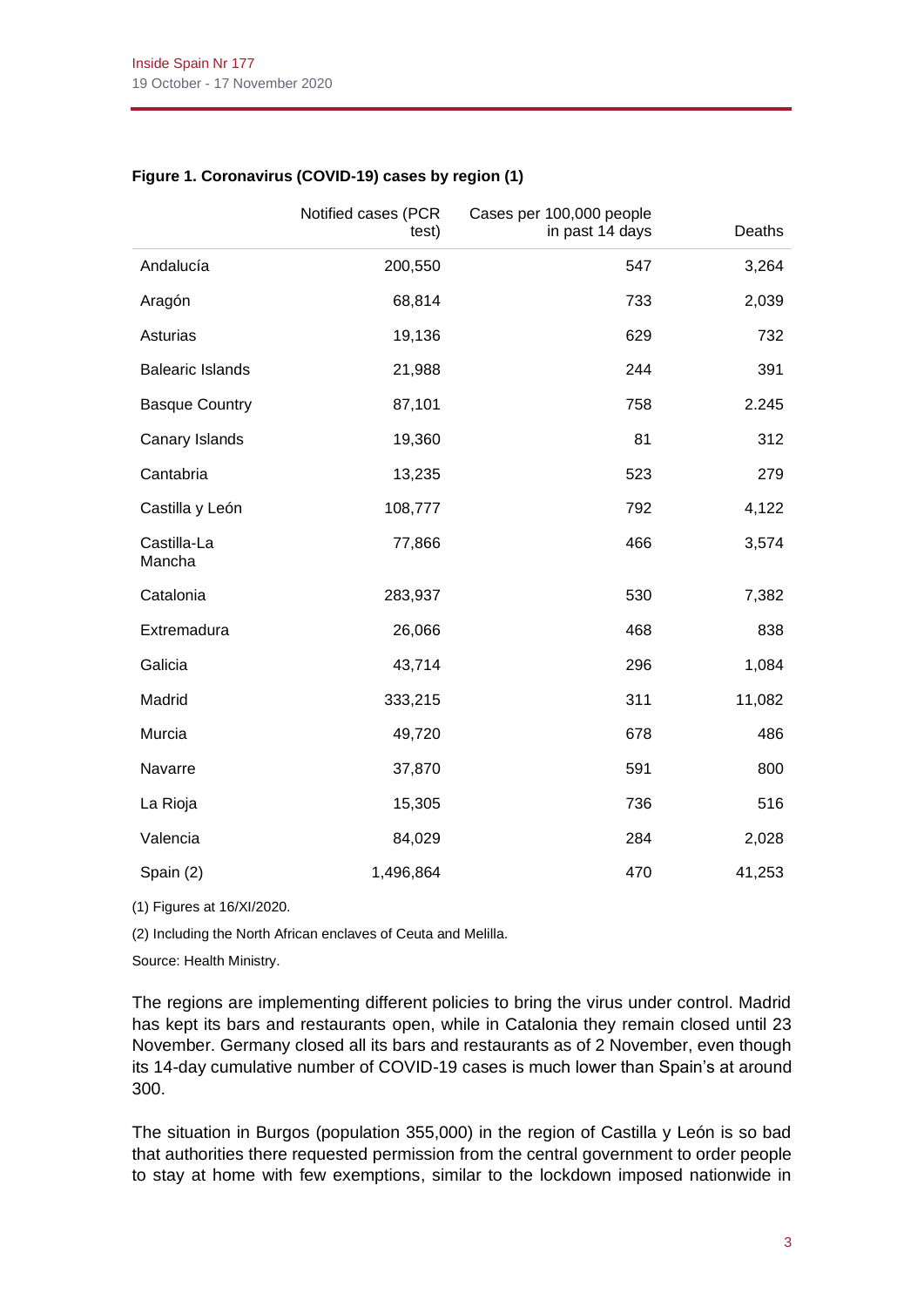March. It was denied as such a measure does not form part of the second state sixmonth of emergency as of 29 October. Instead, Burgos is limiting meetings to no more than three people and extending PCR tests.

Spain's rush to a 'new normality' after the end of its first state of emergency on 21 June and a severe three-month lockdown, partly in the hope of spurring a recovery in tourism, has proved to be not just ineffective, but counterproductive.

As Figure 2 shows, countries that got to grips with the virus the quickest have tended to suffer the least economic pain. According to the European Commission's latest forecast, GDP will shrink 12.4% this year, up from 9.4% in its spring forecast and the sharpest contraction in the bloc.

#### **Figure 2. Countries that were unable to control their outbreaks have tended to suffer the most economic pain**



Source: Financial Times.

Another factor behind the larger than average impact of the pandemic on Spain's economy is the weight of the tourism and hospitality sectors (26% of GDP –five points more than the EU average–), which have been decimated.

Those countries that achieved this were also the ones that followed scientific as opposed to political advice the closest. Spain is ranked near the bottom of adhering to scientific advice, according to a survey of researchers in May and June in the early months of the pandemic (see Figure 3). New Zealand comes out top. Perhaps it is no coincidence that the country has become virtually COVID-19 free.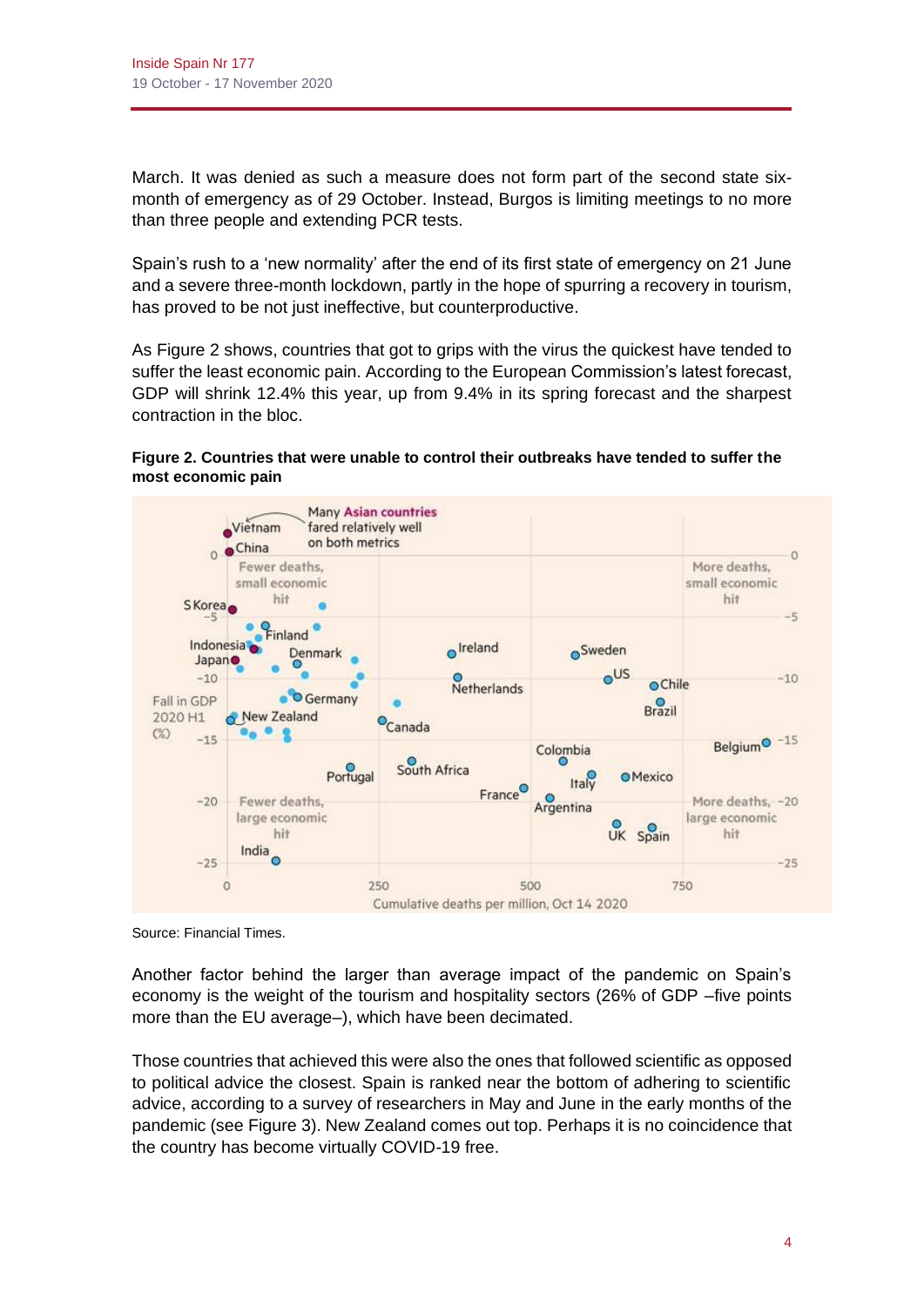### **Figure 3. The scientific method?**

Policymakers have taken scientific advice into account during covid-19, % responding Survey of global scientific community\*, May-June 2020



Source: Frontiers in Public Health

Source: The Economist.

The General Medical Council called for Fernando Simón, the health emergencies chief and the public face of the government's response to COVID, to be sacked for 'patent and prolonged incompetence' in his handling of the pandemic.

As of 23 November, Spain will become one of the last EU countries to make travellers from nations designated high risk by the European Centre for Disease Prevention and Control (ECDC) provide proof of a negative coronavirus test in order to enter the country.

# Government sees off no-confidence vote amid deepening divisions in the right

The minority Socialist-led coalition government comfortably survived a censure motion tabled by the hard-right VOX, which saw the mainstream conservative Popular Party (PP) continuing its shift toward the centre.

The government with 155 of Congress's 350 seats won the day with 298 votes against and VOX's 52 in favour. The PP (89 seats) had the political class on tenterhooks as it left its decision until the very end of the parliamentary debate when it joined with 15 of the 16 other parties to vote down the censure motion.

<sup>\*25,307</sup> researchers affiliated with Frontiers, a Swiss publisher of scientific journals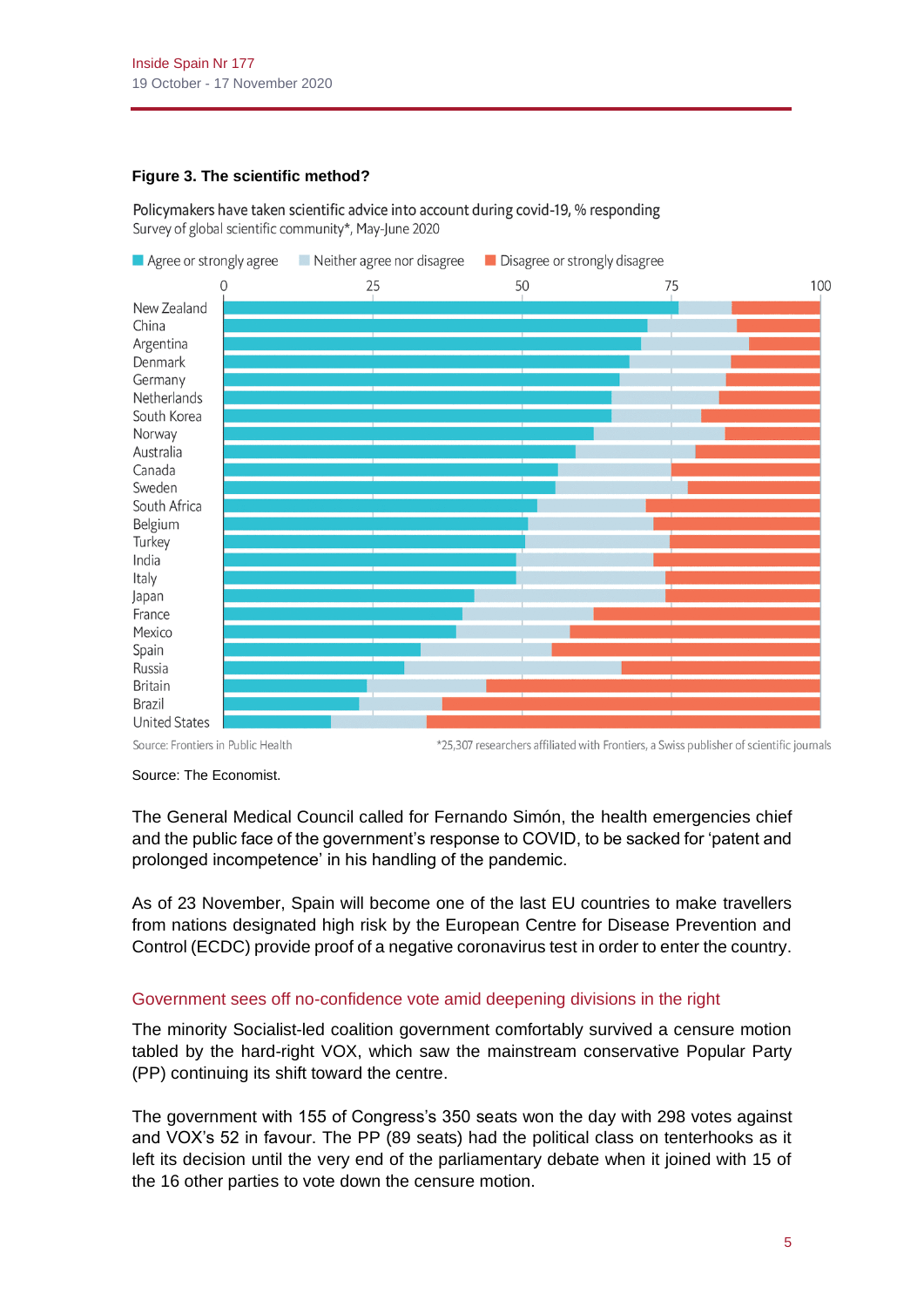The PP's leader Pablo Casado told Santiago Abascal, his counterpart in VOX, he was 'part of the problem and you cannot be part of the solution that my party represents'. VOX supports the PP in regional governments in Madrid, Andalucía and Murcia.

The government, in which the hard-left Unidas Podemos is the junior partner, won considerably more support than it did when it was formed in January following the inconclusive election in December 2019. Then, the government garnered support from 167 MPs in the second investiture vote when a simple as opposed to a qualified majority was required.

This time parties that backed it after rejecting its formation included the liberal Ciudadanos (Cs, 10 seats) and both Catalan parties pushing for the region's independence (21 seats).

Casado followed this vote a week later by abstaining in the motion to back the government's six-month state of emergency, which was predictably rejected by VOX. Cs supported it.

These votes, together with Casado's sacking of Cayetana Álvarez de Toledo in August as the PP's spokeswoman in parliament, would appear to mark a turning point in the PP's strategy and a distancing from VOX (formed in 2013 by former PP members).

The combative Álvarez de Toledo parted ways with the PP on some of its policies. Nevertheless, like the rest of her party, she voted against the censure motion, but no sooner had the debate ended and she publicly disagreed with the party's line, saying the PP should have abstained and by not doing so ran the risk of 'dynamiting the bridges with VOX's voters'.

The PP's more moderate image, in its bid to win the centre ground, is, however, threatened by the party's erratic management of the pandemic in Madrid, the PP's political stronghold, under the regional presidency of Isabel Díaz Ayuso, who, unlike the presidents of other PP controlled regions, is at constant loggerheads with the central government.

The party's shift has wrongfooted Cs, which is also moving more toward the centre after its debacle in the November 2019 general election when its number of seats plummeted from 57 to 10. That drop followed Cs' rightward shift under its previous leader, Albert Rivera, who, fired up by the party gaining only nine seats fewer than the PP's 66 in the April 2019 election, convinced himself he could overtake the PP.

Rivera quit politics and the party's new leader, Inés Arrimadas, is moving back to the centre.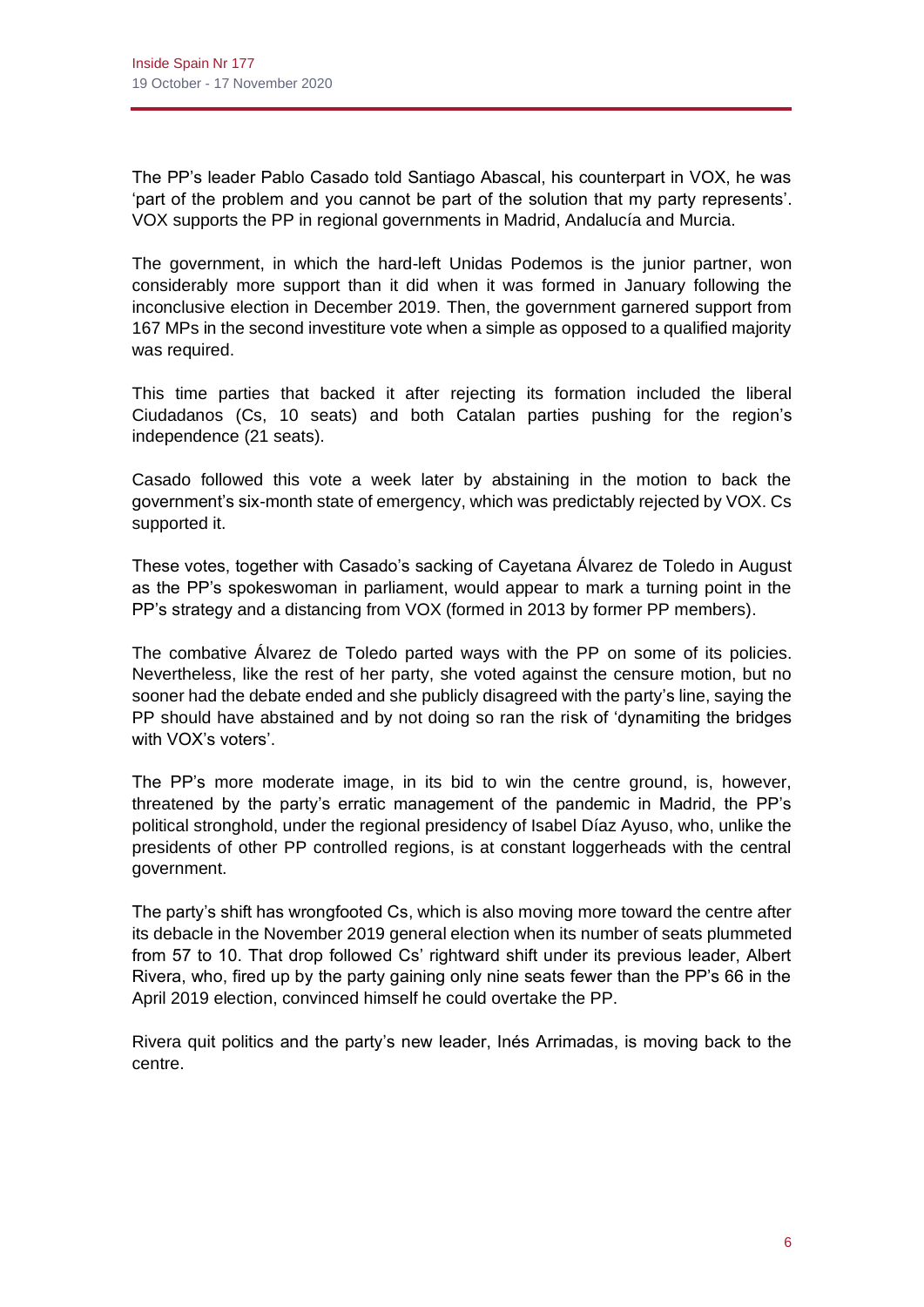### Canary Islands overwhelmed by migrants from Africa

The Canary Islands received around 17,000 migrants by 16 November, up from 2,557 in all of 2019 and 1,307 in 2018, intensifying the pressure on the already overstretched resources to cope with the flood of arrivals by sea. Over 700 in small boats were rescued on the 14<sup>th</sup>.

The economic hardship of the coronavirus pandemic and increased security in the Mediterranean are pushing more people to cross the Atlantic.

Ylva Johansson, the EU's Commissioner for Home Affairs, and Fernando Grande Marlaska, Spain's Interior Minister, visited the islands to gather first-hand evidence of the growing crisis.

Judith Sutherland, Human Rights Watch's acting Deputy Director for Europe, also visited the Canaries and described the conditions in which migrants are being held as 'pretty awful', particularly at the Arguineguín docks where 2,000 migrants are living in tents. She called for Spain's government to relieve the pressure by transferring migrants to the mainland.

The government is in talks with Frontex, the EU's border and coast guard agency, to relaunch a joint operation, first carried out in 2006, to try to stop the arrival of boats. That year, 32,000 people arrived in the Canaries by sea.

It has also begun to repatriate migrants to Mauritania, 22 of whom were flown back, following the suspension of such flights in March because of COVID-19.

In 2018 Spain received 344,000 new immigrants on a long-term or permanent basis (including changes of status and free mobility), 6.2% more than in 2017, according to the latest comparative figures for OECD countries published this month. Morocco, Colombia and Venezuela were the top three nationalities of newcomers.

# King Juan Carlos in probe over 'secret credit cards'

Supreme Court prosecutors are investigating the alleged use of credit cards linked to foreign accounts by former King Juan Carlos, his wife, Queen Sofía, and unnamed family members.

The probe comes on top of one not yet completed into a US\$100 million 'donation' received in 2008 from Saudi Arabia, allegedly linked to the awarding of a high-speed train contract in that country to Spanish companies. Don Juan Carlos was constitutionally protected by immunity until June 2014 when he abdicated in favour of his son don Felipe.

He is also facing an investigation into a trust fund in Jersey, based on a report by the anti-money laundering intelligence unit Sepblac.

According to the newspaper *El Diario,* the credit cards were used between 2016 and 2018 and paid from an offshore account not in their names. Press reports suggested that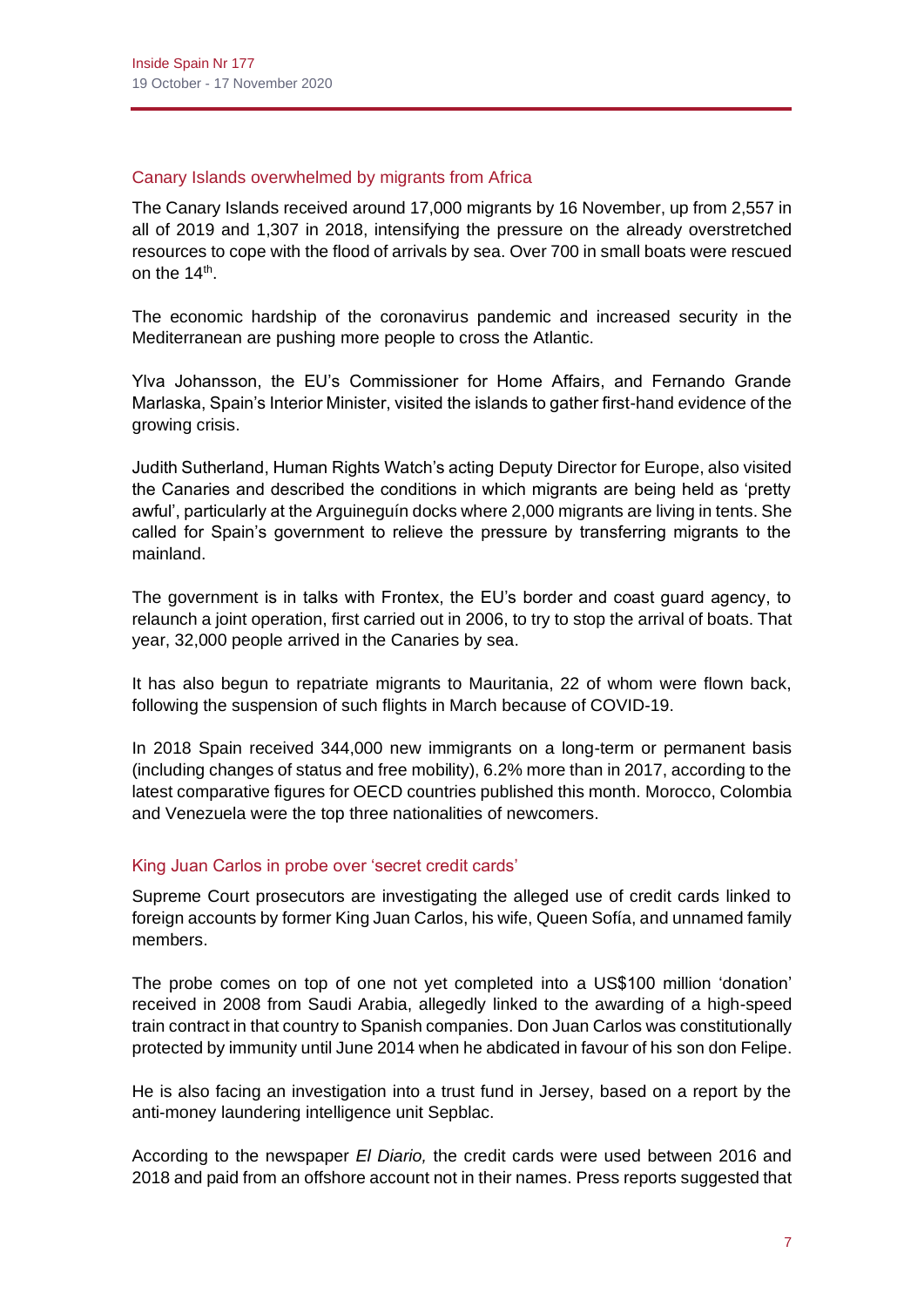the millionaire Mexican Allen Sanginés-Kraus placed money in accounts in the name of an aide to don Juan Carlos.

There is apparently evidence of criminal tax fraud as the sum spent met the minimum threshold of €120,000 in at least one of the three years investigated.

The 82-year-old don Juan Carlos left Spain in August for Abu Dhabi and has not been heard of since then. His lawyer said he would make himself available if called for questioning.

#### Education reform relegating Spanish under attack

A new education law, if approved, would erode the constitutional guarantee to teach Spanish, in the eyes of opponents.

The Catalan, Galician and Basque languages, officially banned during the 1939-75 dictatorship of General Franco but spoken in private, are protected by law and enjoy equal status. Under the reform, educational authorities in Catalonia, Galicia and the Basque Country would still have to teach Castilian Spanish, but its importance would be demoted as Spanish would no longer be considered a *lengua vehicular*, the legal term used to define the language for communicating in regions where other languages exist.

The mainstream conservative Popular Party, the hard-right VOX and the liberal Ciudadanos (Cs) view the change as a concession to nationalists, particularly those in favour of independence for Catalonia, and will probably take the law to the Constitutional Court.

The reform was agreed between the ruling Socialists, their junior partners in the minority coalition, the hard-left Unidas Podemos and the Catalan separatists Republican Left of Catalonia (ERC).

The ERC and the radical EH Bildu in favour of an independent Basque Country backed the formation of the government in January, giving it parliamentary support. The government needs their support, particular that of Catalan MPs, in order to win approval for its 2021 budget. Cs demanded withdrawal of the law in return for supporting the budget.

The reform has reignited language wars, above all in Catalonia, run for almost 40 years by nationalist governments which have pursued a policy of linguistic immersion making Catalan the main language in state schools. This policy was a key part of the 'Catalanisation' process begun by the region's first post-Franco Premier, Jordi Pujol, who governed between 1980 and 2003, and over the years has fomented pro-independence sentiment.

In Catalonia nearly all classes in most state schools are taught in Catalan, although 25% of them are supposed to be in Castilian Spanish, including classes of Spanish in Spanish. Furthermore, teachers can only address their students in Spanish in the teaching of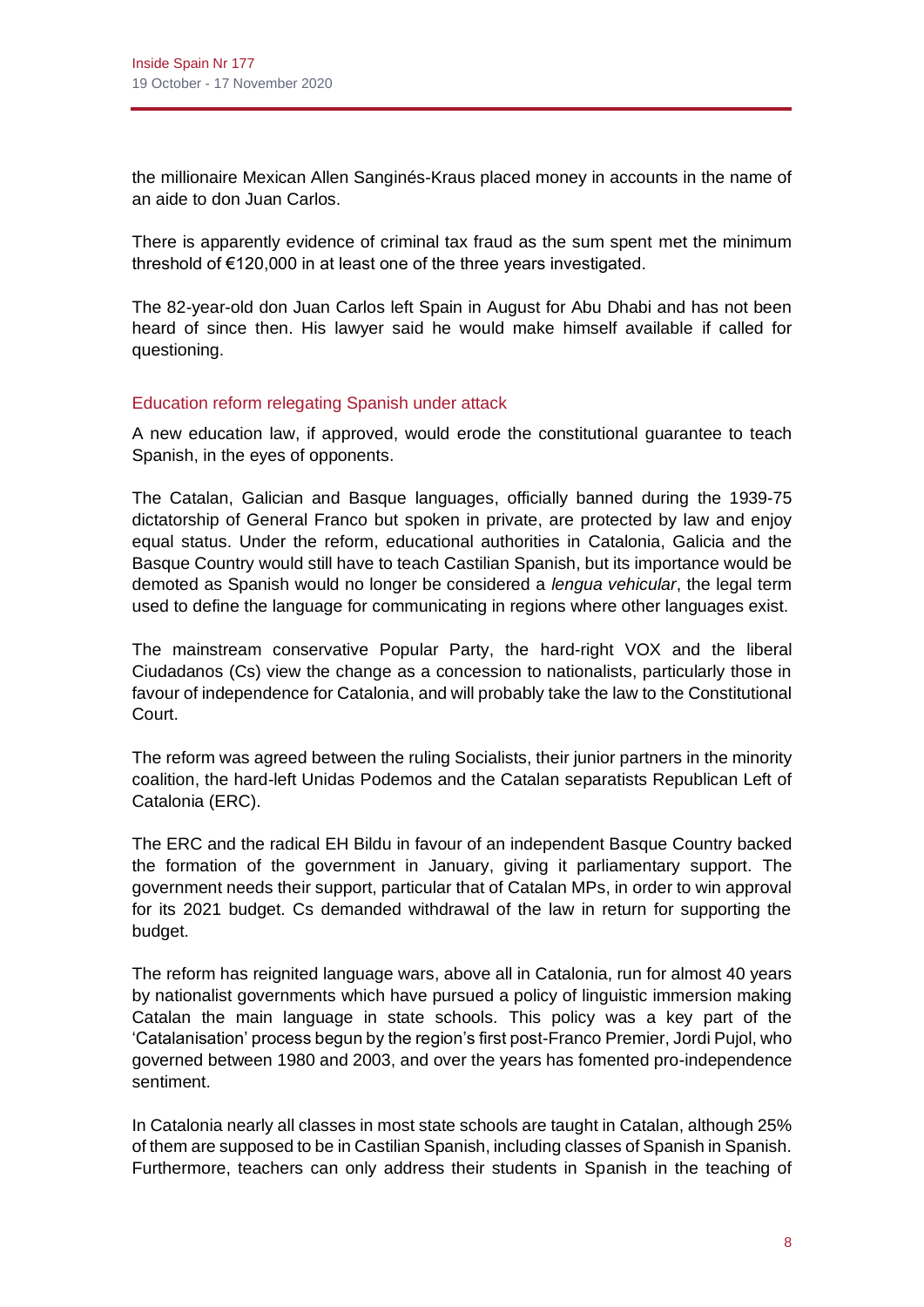Spanish class. Children aged between six and 12 receive two hours a week of teaching of Spanish in Spanish and secondary school students three hours. In some cases these classes are also given in Catalan.

Studies show that those state schools that teach a subject other than Spanish in Spanish are a minority. This policy in Catalonia has managed to implant in students the idea that Spanish is a foreign language that can be studied like English or French.

The new law normalises what effectively has been happening in Catalonia for decades as it formalises Catalan as the *lengua vehicular*, but not in Galicia and the Basque Country as Spanish in these regions is given greater weight in the classroom and parents have more language options.

Some parents in Catalonia have taken the issue of 25% to the courts and won. The consequences for them and their children can then become uncomfortable among nationalists and even more so among ardent secessionists. For this reason, some parents seeking a greater Spanish content in education are deterred from going to the courts.

Legal experts say the new law would make it more difficult for parents to bring and win cases. From a political standpoint, the reform sends a message that the state is less likely to protect linguistic rights in Catalonia, while pro-independence parties can hail the reform as a victory to their supporters.

# Spain rises in Gender Equality Index

Spain moved up to  $8<sup>th</sup>$  from  $9<sup>th</sup>$  place in the EIGE's 2020 Gender Equality Index out of 28 countries, with a slightly higher score (72 out of 100) than last year (see Figure 4). Since 2010, its score has increased by 5.6 points.

# **Figure 4. Gender Equality Index, 2020 (1)**

|              | Score out of 100 |
|--------------|------------------|
| 1. Sweden    | 83.8             |
| 3. France    | 75.1             |
| 6. UK        | 72.7             |
| 8. Spain     | 72.0             |
| <b>EU-28</b> | 67.9             |
| 12. Germany  | 67.5             |
| 14. Italy    | 63.5             |
| 28. Greece   | 52.2             |

(1) The data is mostly from 2018.

Source: European Institute for Gender Equality.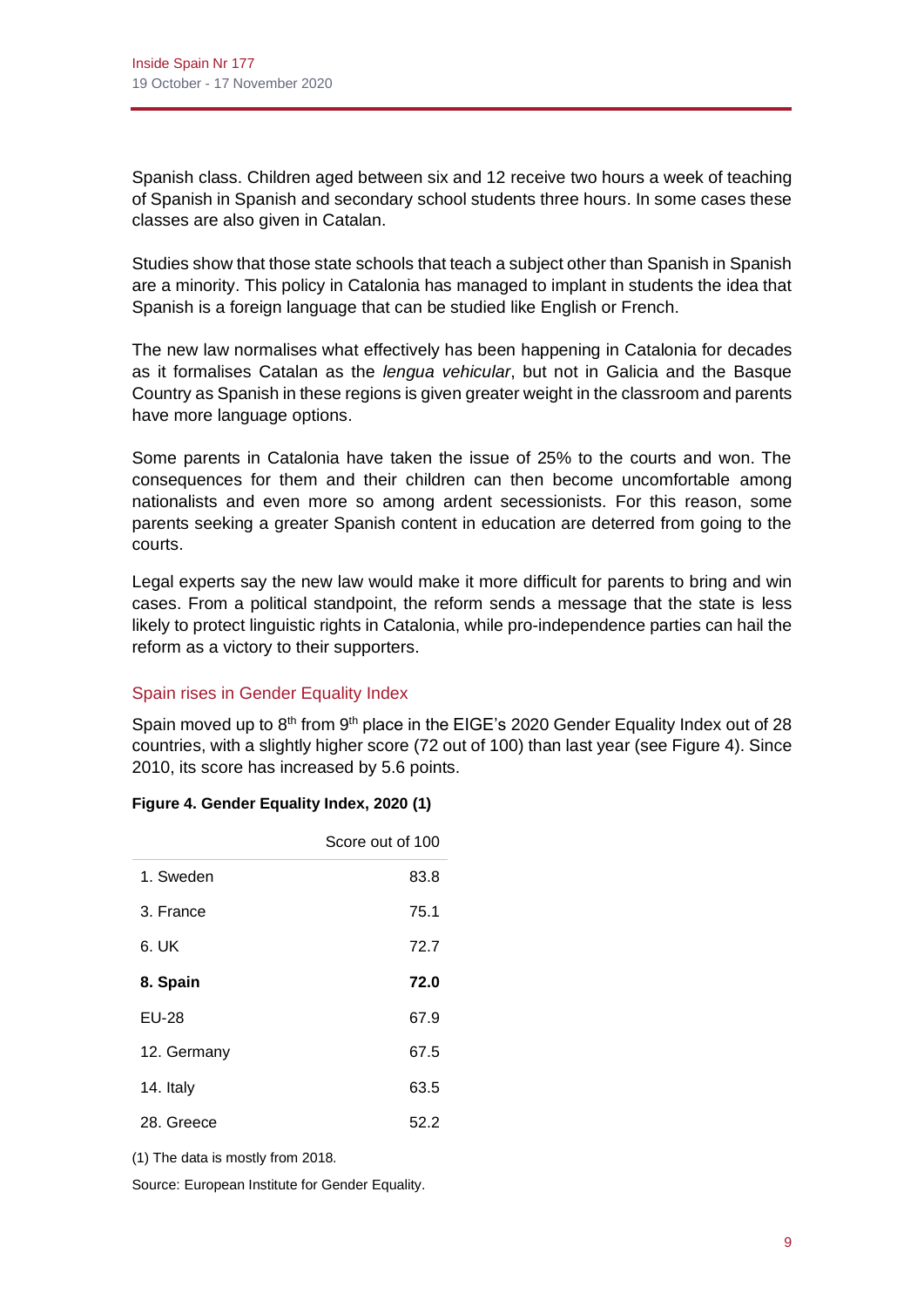The index is based on domains such as work, money, health and violence against women.

# **The economy**

#### 2021 budget finally unveiled with tax rises for rich and hike in social spending

The Socialist-led coalition government's 2021 budget will hit the rich and increase social investment by 10%.

Negotiations with the hard-left Unidas Podemos, the junior partner in the minority government, took months and the budget now needs the support of Basque nationalists, Catalan separatists and small parties in order to win parliament's approval. This is not expected until January. The liberal Ciudadanos with 10 MPs conditioned its support on the government withdrawing a proposed law on the teaching of Spanish (see item above).

Spain has largely been operating under the 2018 budget of the previous Popular Party (PP) government for the last three years as Prime Minister Pedro Sánchez was unable to forge an agreement.

The government's chances of winning approval are enhanced by the budget incorporating an 'advance' of €27 billion of EU recovery fund grants, which it hopes will discourage all but the PP and the hard-right VOX from voting against it or abstaining.

Spending on the health system, straining under the dramatic impact of COVID-19, caregiving, education and research is put at a record €240 billion. Deputy Prime Minister Pablo Iglesias, the leader of Unidos Podemos, hailed the budget as it 'leaves neoliberalism definitively behind'.

Income tax will be increased for those earning more than €300,000 and inheritance tax for estates worth more than €10 million. Capital income will also be taxed at a higher rate. The government also wants to eliminate around €600 million in tax breaks on private pensions for high earners. The amount that can be annually deducted from a person's tax base will drop from €8,000 to €2,000.

The tax rises will only affect around 36,000 people (0.17% of total taxpayers) but raise almost €500 million. There are also plans to reduce exemptions on big companies' foreign dividends.

The government justifies higher taxes as the country's tax pressure (35.4% of GDP in 2019) is considerably lower than the EU average (see Figure 5) and inequality is higher.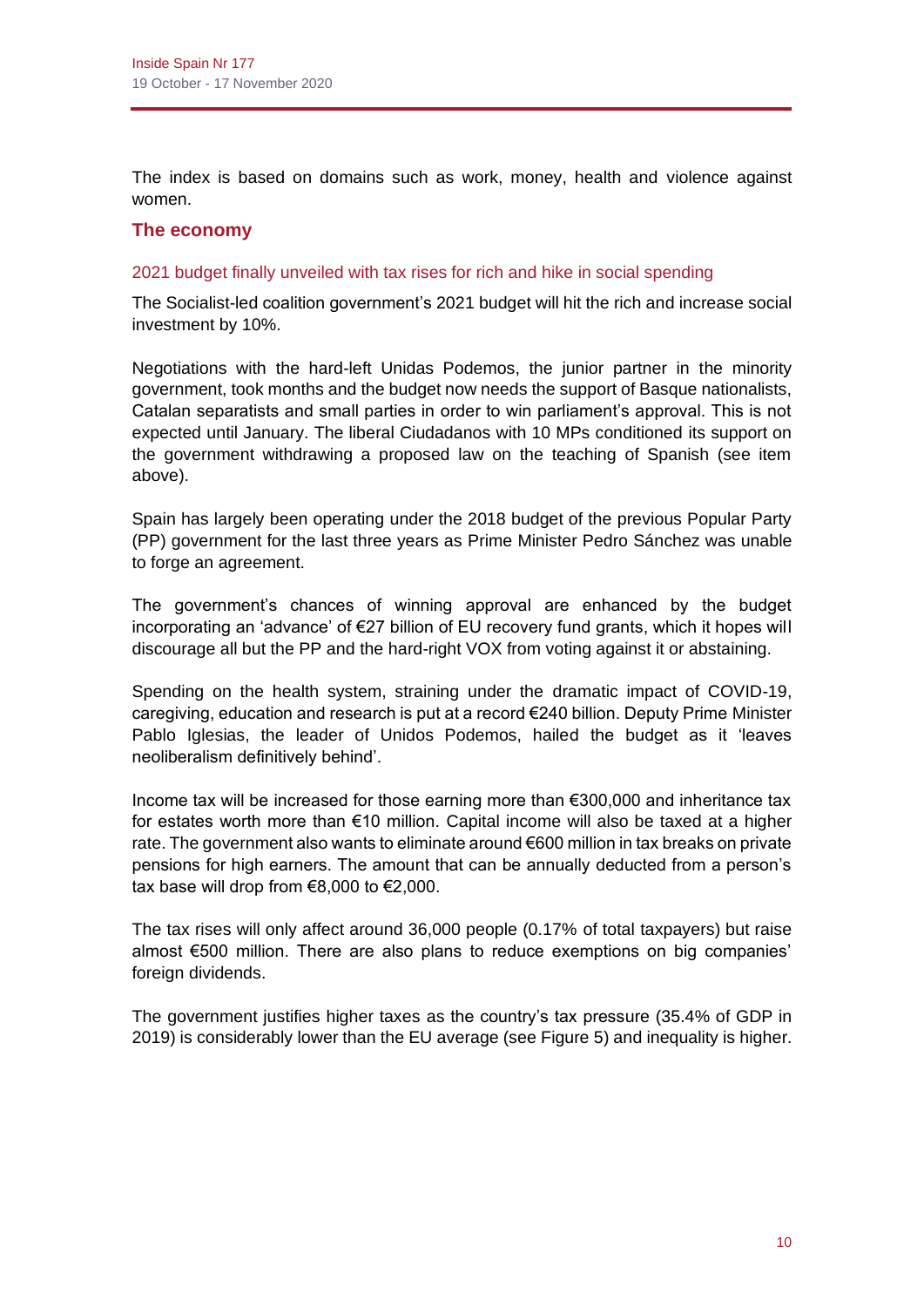|              | 2002 | 2007 | 2019 |
|--------------|------|------|------|
| France       | 44.1 | 44.5 | 47.4 |
| Italy        | 39.7 | 41.5 | 42.6 |
| Germany      | 39.6 | 39.3 | 41.9 |
| EU           | 38.6 | 39.2 | 41.1 |
| <b>Spain</b> | 34.1 | 37.3 | 35.4 |
| <b>UK</b>    | 33.2 | 35.0 | 35.3 |
| Ireland      | 29.1 | 32.1 | 22.7 |

# **Figure 5. Tax-to-GDP ratio, 2002, 2007 and 2019 (1)**

(1) The sum of taxes and net social security contributions as a percentage of GDP.

Source: Eurostat.

The Institute of Economic Studies (IEE) in Madrid contested this, calling tax pressure, the standard measure, insufficient in the case of Spain as it does not reflect Spain's larger than average black economy, relative income levels and the much higher unemployment rate.

It developed a new indicator –normative tax pressure– based on the tax pressure emanating from the country's tax system and its regulations as opposed to the actual tax revenue collected by the government. According to this indicator, Spain's tax pressure is 10.5 points higher than the EU average (see Figure 6). The difference between the standard indicator and IEE's is due to tax fraud and evasion.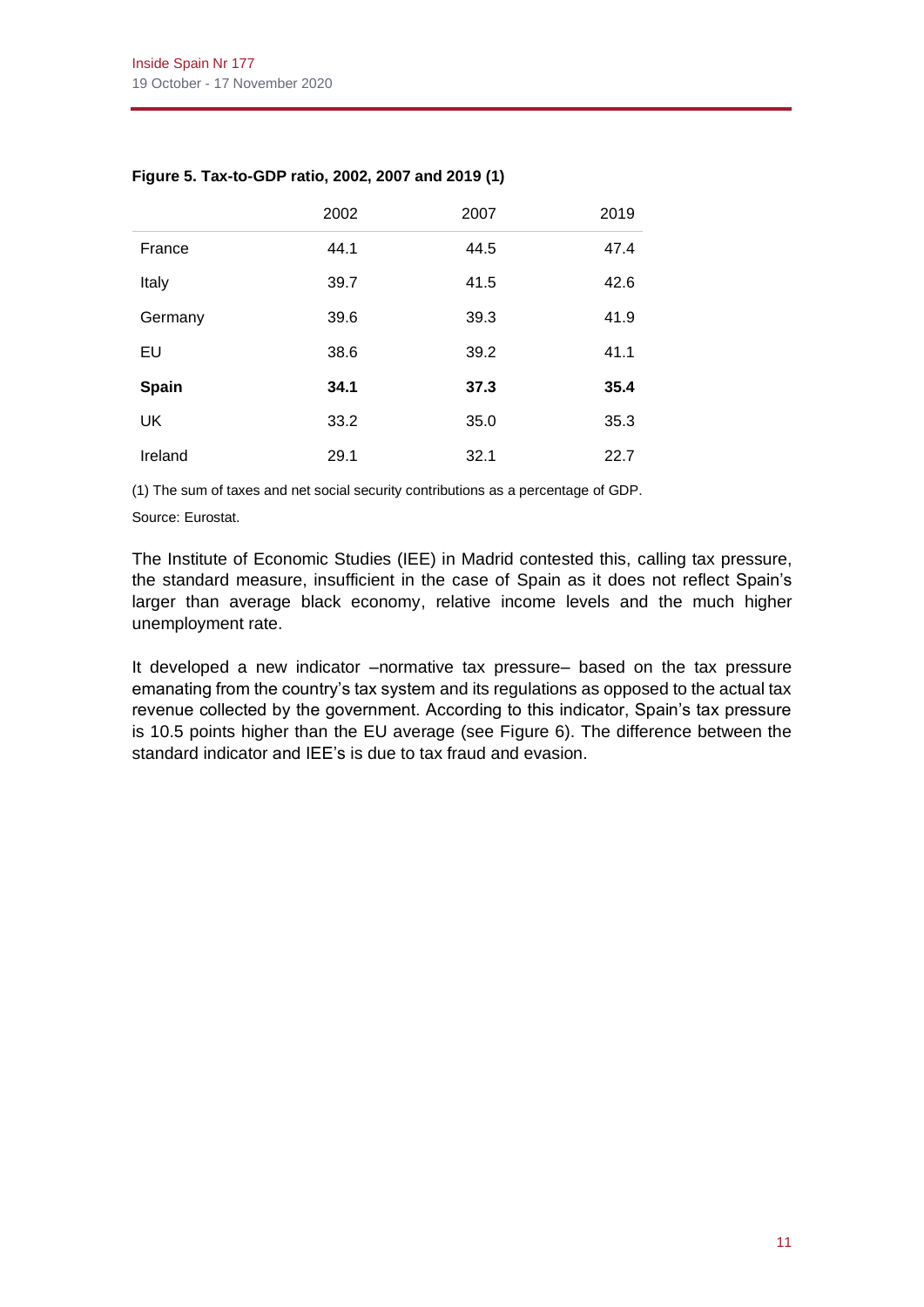#### **Figure 6. Tax indicators**

|                                                                             |      | Value |       |
|-----------------------------------------------------------------------------|------|-------|-------|
|                                                                             | Year | EU    | Spain |
| Global indicators                                                           |      |       |       |
| Normative tax pressure                                                      | 2020 | 100   | 110.5 |
| Effective tax pressure (% of GDP,<br>adjusted to black economy)             | 2018 | 45.0  | 44.5  |
| Tax pressure (in relation to per capita<br>income)                          | 2018 | 100   | 106.8 |
| <b>Business taxation</b>                                                    |      |       |       |
| Contribution of companies to total tax take<br>(% )                         | 2018 | 24.6  | 31.9  |
| Tax pressure of companies (% of GDP)                                        | 2018 | 9.6   | 11.1  |
| Effective tax pressure of companies<br>adjusted to black economy (% of GDP) | 2018 | 11.1  | 14.2  |
| Normative tax pressure of corporate tax                                     | 2020 | 100   | 122.6 |
| Social Security contributions (% of gross<br>salary)                        | 2019 | 22.1  | 29.9  |

Source: IEE based on Eurostat and OECD.

Spain is ranked  $27<sup>th</sup>$  out of 36 countries in the latest international tax competitiveness ranking, down from 23<sup>rd</sup> in 2019 (see Figure 7).

### **Figure 7. 2020 international tax competitiveness ranking**

|                         | Score out of 100 |
|-------------------------|------------------|
| 1. Estonia              | 100.0            |
| 15. Germany             | 67.9             |
| 21. US                  | 62.9             |
| 22. UK                  | 61.6             |
| 27. Spain               | 58.5             |
| 32. France              | 50.7             |
| 36. Italy               | 44.3             |
| Source: Tax Foundation. |                  |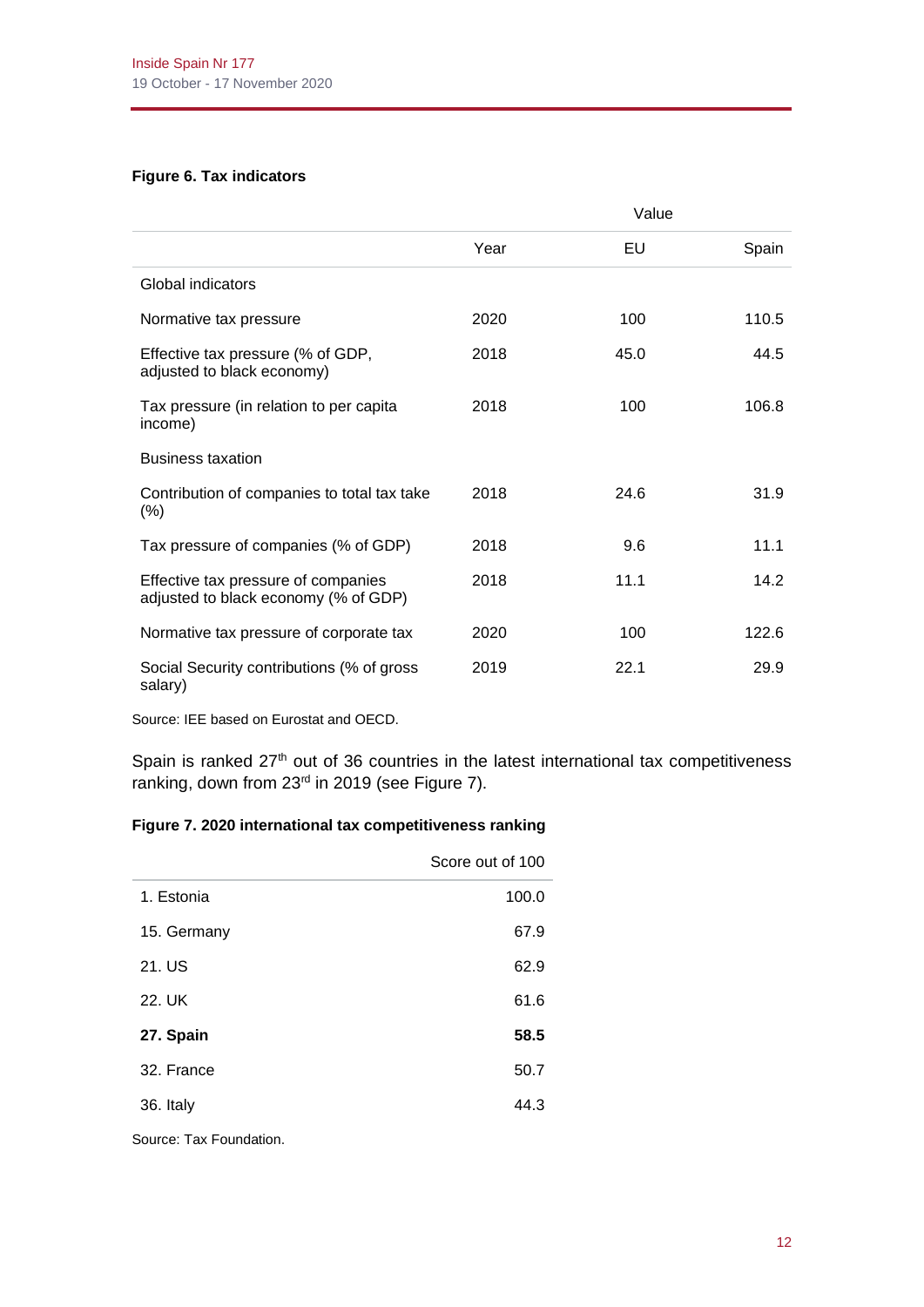Both the Bank of Spain and the fiscal watchdog AIReF said the government's revenue forecasts were optimistic. The AIReF said revenue would be  $\epsilon$ 9 billion lower than projected. Pablo Hernández de Cos, the Bank's Governor, and the IMF also questioned the wisdom of the higher than inflation rise (+0.9%) in the salaries of civil servants and pensions in 2021, because of Spain's still high structural deficit. Spain's inflation rate is currently 0.9% negative.

Spain went into COVID-19 with a structural as opposed to a cyclical deficit of 3.1% of GDP, which is projected to reached 8% this year (see Figure 8).

|                               | 2016   | 2017   | 2018   | 2019   | 2020F   | 2021F  | 2022F  |
|-------------------------------|--------|--------|--------|--------|---------|--------|--------|
| General government<br>balance | $-4.3$ | $-3.0$ | $-2.6$ | $-2.8$ | $-14.1$ | $-7.5$ | -5.8   |
| Structural balance            | -27    | $-2.5$ | $-2.3$ | $-3.1$ | $-8.1$  | -44    | $-4.3$ |
| General government<br>debt    | 99.2   | 98.6   | 97.6   | 95.5   | 123.0   | 121.3  | 120.4  |

# **Figure 8. Public finance indicators, 2016-22F (% of GDP)**

 $F =$  forecast.

Source: IMF, October 2020.

# Political parties reach vague pension reform consensus after four years

No one disputes that the sustainability of Spain's pensions system is seriously threatened, but it has taken politicians a staggering four years to agree a basis for reform and with no concrete measures.

Most parties under the umbrella of the Toledo Pact (reforms approved in 1995), except the hard-right VOX, have agreed a series of recommendations including maintaining the purchasing power of pensions, moving the effective retirement age closer to the legal age and stripping out expenditure not strictly related to pensions, such as maternity payments, and charging it to another area.

The pensions system has been in the red since 2011, with the deficit reaching a chronic €18 billion last year (1.5% of GDP) before the devastating impact of COVID-19 on the economy, particularly on employment. The Great Recession (2008-12) reduced social security contributions by almost €7 billion, while expenditure rose by €18.8 billion. Spain went into the pandemic with a jobless rate of 14% (24% in 2012), which is now around 17% and is eroding social security revenue. Revenue from social security contributions fell 3.8% year-on-year in the first half of 2020, while spending on pensions was up 3%.

Long before the virus, the pensions system was feeling the effect of rising average life expectancy (74.3 years in 1978 and 83.6 in 2019), which pushed up pension spending (see Figure 9), and the low fertility rate (1.2 children).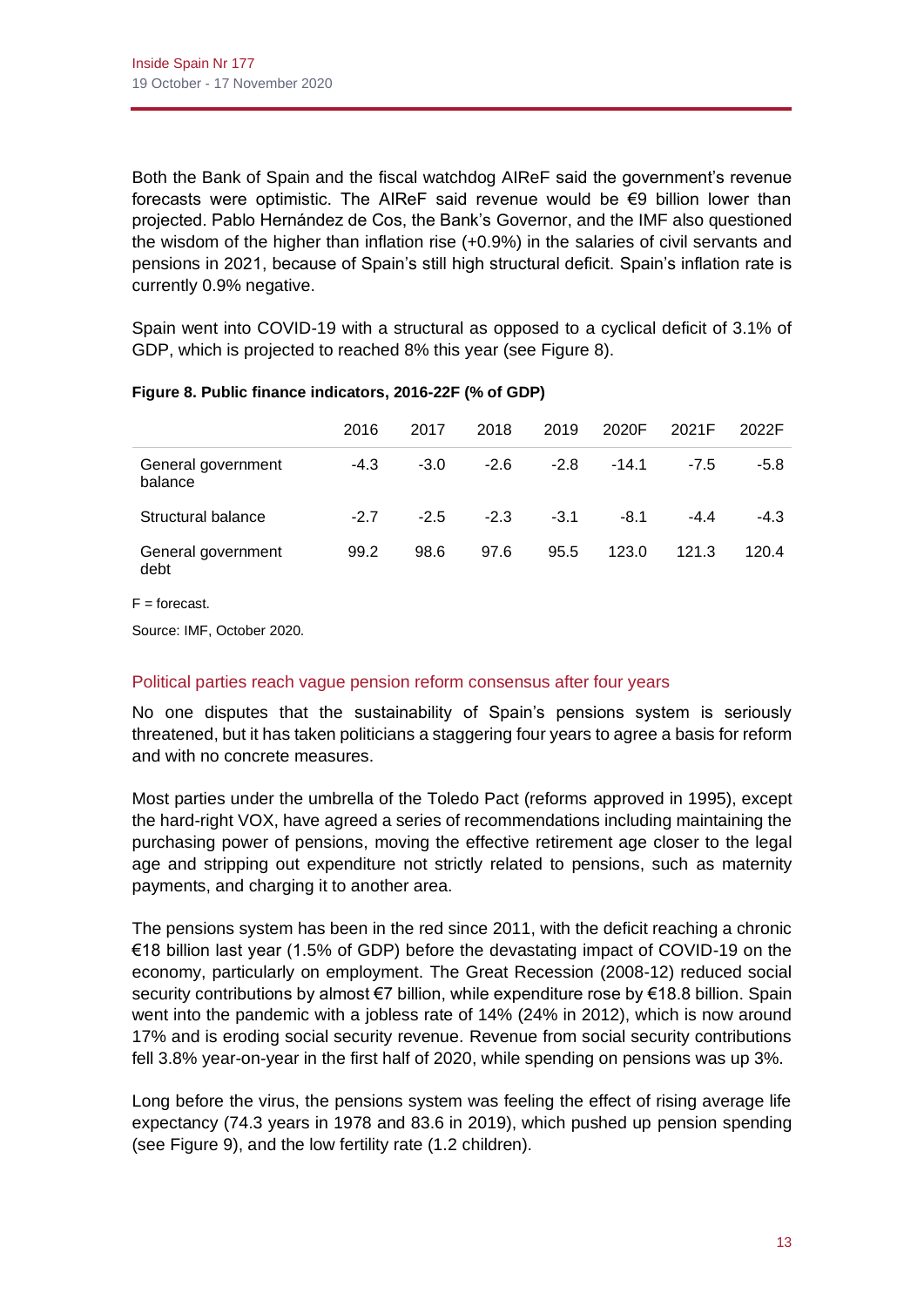|                                            | 2008 | 2012 | 2014 | 2015 | 2016 | 2017 | 2018 | 2019 | 2020 |
|--------------------------------------------|------|------|------|------|------|------|------|------|------|
| Average age<br>(years)                     | 40.8 | 41.6 | 42.1 | 42.4 | 42.7 | 42.9 | 43.1 | 43.3 | 44.5 |
| 65 and older (%<br>of total<br>population) | 16.5 | 17.4 | 18.1 | 18.4 | 18.6 | 18.8 | 19.1 | 19.3 | 19.4 |
| Dependency rate<br>(%) (1)                 | 24.5 | 26.1 | 27.4 | 28.0 | 28.4 | 28.8 | 29.3 | 29.6 | 29.8 |

#### **Figure 9. Demographic indicators, 2008-20**

(1) Population of 15 years or less+65 or more years/ working population of 16-64 years.

Source: FUNCAS.

Some of the pension reforms implemented as of 2014 have been suspended, notably no longer automatically linking annual increases to inflation, following protests by pensioners. Pensions were increased in line with inflation in 2018, 2019 and 2020 instead of by 0.25%. The sustainability factor, which was supposed to start being applied in January 2019 to adjust initial pensions –when retiring– based on life expectancy changes has been suspended until 2023.

An analysis by BBVA economists Enrique Devesa and Rafael Doménech said the recommendations were a step in the right direction but insufficient. If costs not related to pensions were to be paid for elsewhere, it made no sense to include taxes other than social security contributions in the system's revenue

Equally, raising the effective age of retirement toward the legal age (65), by incentivising voluntary prolonging of working life, needed to go hand in hand with increasing the legal age at the same pace as the rise in life expectancy. Almost 40% of the working population retires before the legal age.

The authors said raising the legal retirement age was one of the mechanisms with the strongest long-term impact on the sustainability of pensions, as rising life expectancy, unless compensated for, was very destabilising. Social Security Minister José Luis Escrivá ruled out raising the age to 70.

The Bank of Spain recently calculated that the actuarial deficit (the difference between obligations and income), unless corrected, would mean new pensions receiving on average between €1.51 and €1.74 for every euro from social security contributions.

Spain's net pension replacement rate –the individual net pension entitlement divided by net pre-retirement earnings– is one of the highest among OECD countries at 83.4% in 2018 (see Figure 10).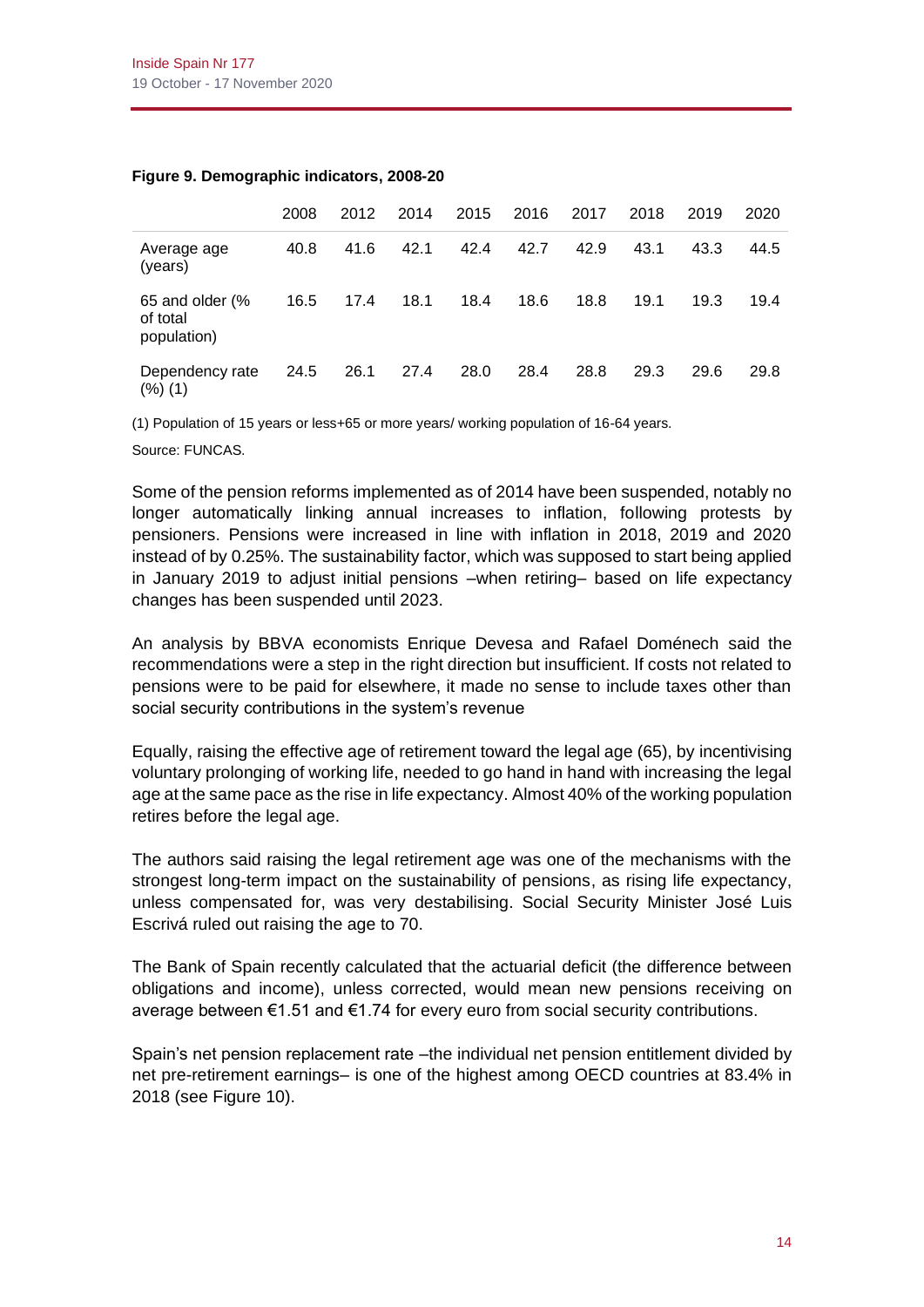#### **Figure 10. Net pension replacement rates (%)**

|             | % of pre-retirement<br>earnings |
|-------------|---------------------------------|
| Turkey      | 93.8                            |
| Italy       | 91.8                            |
| Spain       | 83.4                            |
| France      | 73.6                            |
| <b>OECD</b> | 58.6                            |
| Germany     | 51.9                            |
| UK          | 28.4                            |

Source: OECD.

BBVA says the best way forward is move the pensions system toward a Swedish-style notional retirement system, consisting of three tiers: a pay-as-you-go notional accounts system, a mandatory funded defined contribution pension and a defined benefit pensionincome tested top-up.

# Inward and outward FDI surges in first half

Foreign direct investment in Spain in the first half of 2020 was 437% higher than in the second half of 2019 at US\$12.5 billion and outward investment from the country 136% more at US\$17 billion (see Figures 11 and 12).

#### **Figure 11. FDI inflows, 1H20 (US\$ bn)**

|              | US\$ bn | % rise over 2H19 |
|--------------|---------|------------------|
| France       | 12.78   | +734             |
| Germany      | 20.85   | +1465            |
| Italy        | 2.32    | -85              |
| <b>Spain</b> | 12.50   | +437             |
|              |         |                  |

Source: OECD.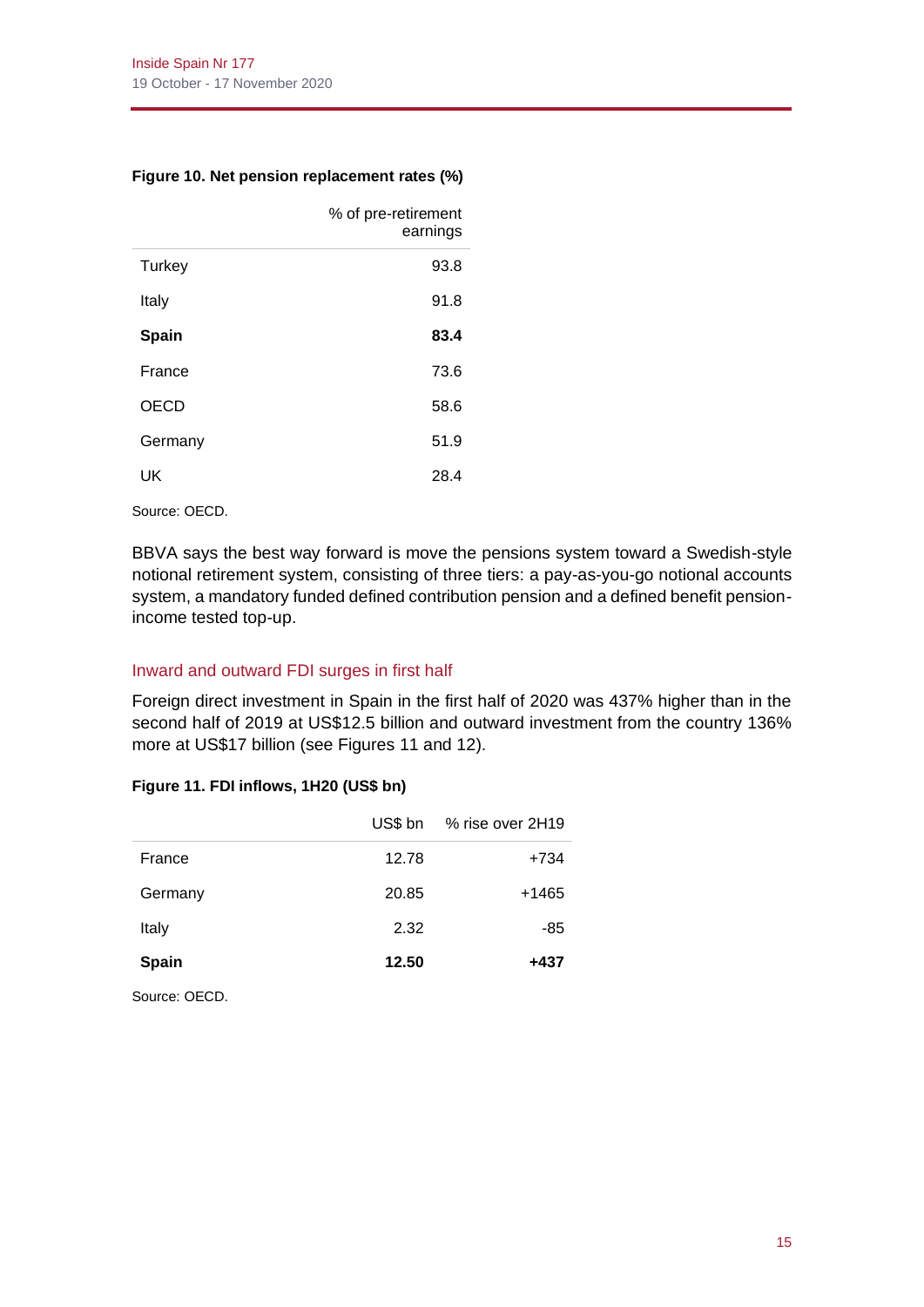#### **Figure 12. FDI outflows, 1H20 (US\$ bn)**

|         | US\$ bn | % rise over 2H19 |
|---------|---------|------------------|
| France  | 18.68   | $+174$           |
| Germany | 48.85   | $+197$           |
| Italy   | 4.89    | -68              |
| Spain   | 17.04   | +136             |

Source: OECD.

# Up in World Energy Trilemma Index

Spain rose to 15<sup>th</sup> from 18<sup>th</sup> place out of 125 countries in the index based on energy security, energy equity and environmental sustainability (see Figure 13). The country received high scores in equity and sustainability (77.9 out of 100).

#### **Figure 13. World Energy Trilemma Index, 2020**

|                | Grade (1)   |
|----------------|-------------|
| 1. Switzerland | AAAa        |
| $5 =$ France   | AAAa        |
| $5 = UK$       | AAAa        |
| 7. Germany     | AAAa        |
| 9. US          | AABa        |
| 11. Italy      | AAAb        |
| 15. Spain      | <b>ABAb</b> |
| 108. Niger     | <b>DDDd</b> |

(1) Range of values: A (best), B, C, D (worst). Example: AAAa, ABAc, BCDb, DCDd meaning: a grade is given for performance in three main dimensions (1<sup>st</sup> letter for Security, 2<sup>nd</sup> Equity, 3<sup>rd</sup> Sustainability) which cover 90% of the overall grade and an additional dimension (4<sup>th</sup> letter for Country Context), which covers the remaining 10%. The value of the grade depends on which quartile the country's score falls into: Grade A, top 25% countries; Grade B; between top 25% and 50%; Grade C, between 50% and 75%; and Grade D, between 75% and 100%.

Source: World Energy Council and Oliver Wyman.